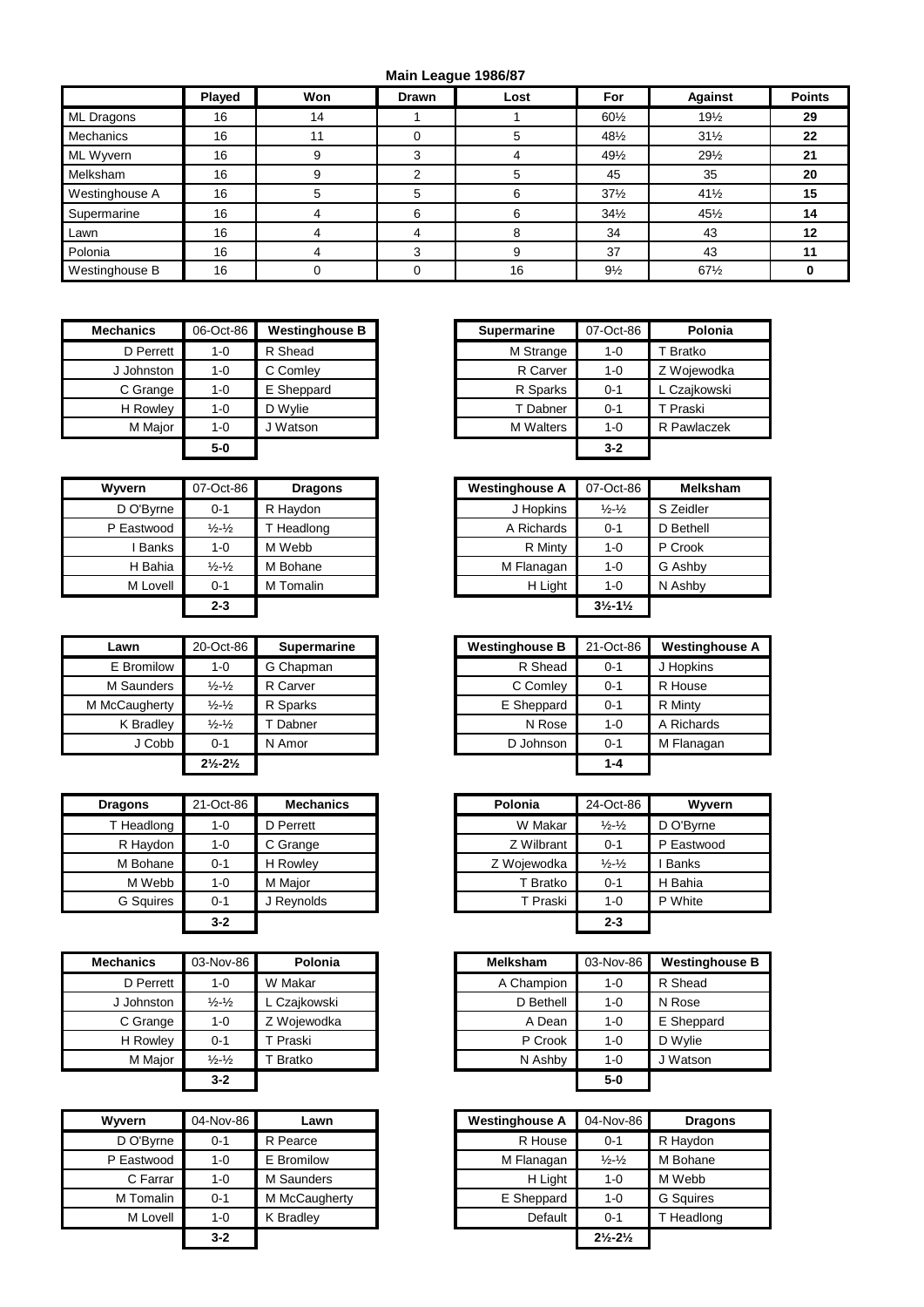| Lawn          | 10-Nov-86                     | <b>Mechanics</b> | <b>Dragons</b>   | 11-Nov-86                     | <b>Melks</b> |
|---------------|-------------------------------|------------------|------------------|-------------------------------|--------------|
| R Pearce      | $\frac{1}{2} - \frac{1}{2}$   | D Perrett        | R Haydon         | $0 - 1$                       | S Zeidler    |
| E Bromilow    | $0 - 1$                       | C Grange         | T Headlong       | $\frac{1}{2}$ - $\frac{1}{2}$ | R Rendell    |
| M Saunders    | $0 - 1$                       | H Rowley         | M Webb           | $0 - 1$                       | A Champi     |
| M McCaugherty | $0 - 1$                       | J Reynolds       | <b>G</b> Squires | $1 - 0$                       | D Bethell    |
| K Bradley     | $1 - 0$                       | M Maior          | M Bohane         | $0 - 1$                       | P Crook      |
|               | $1\frac{1}{2} - 3\frac{1}{2}$ |                  |                  | $1\frac{1}{2} - 3\frac{1}{2}$ |              |

| <b>Supermarine</b> | 11-Nov-86                   | <b>Wyvern</b> | Polonia      | 14-Nov-86                   | Westing   |
|--------------------|-----------------------------|---------------|--------------|-----------------------------|-----------|
| G Chapman          | $\frac{1}{2} - \frac{1}{2}$ | D O'Byrne     | L Czajkowski | $0 - 1$                     | J Hopkins |
| M Strange          | $\frac{1}{2} - \frac{1}{2}$ | P Eastwood    | T Praski     | $\frac{1}{2} - \frac{1}{2}$ | A Richard |
| R Sparks           | $0 - 1$                     | C Farrar      | Z Wojewodka  | $1 - 0$                     | M Flanaga |
| <b>M</b> Walters   | $1 - 0$                     | M Tomalin     | Z Wilbrant   | $\frac{1}{2} - \frac{1}{2}$ | N Rose    |
| Default            | $0 - 1$                     | H Bahia       | T Bratko     | $1 - 0$                     | E Sheppa  |
|                    | $2 - 3$                     |               |              | $3 - 2$                     |           |

| <b>Mechanics</b> | 17-Nov-86                   | <b>Supermarine</b> | Lawn          | 17-Nov-86                   | Westing  |
|------------------|-----------------------------|--------------------|---------------|-----------------------------|----------|
| D Perrett        | 1-0                         | G Chapman          | R Pearce      | $\frac{1}{2} - \frac{1}{2}$ | J Hopkin |
| J Johnston       | $\frac{1}{2} - \frac{1}{2}$ | R Carver           | E Bromilow    | $0 - 0$                     | R House  |
| C Grange         | 1-0                         | R Sparks           | M Saunders    | $\frac{1}{2} - \frac{1}{2}$ | A Richar |
| J Reynolds       | $1 - 0$                     | <b>M</b> Walters   | M McCaugherty | $0 - 1$                     | R Minty  |
| M Major          | $\frac{1}{2} - \frac{1}{2}$ | Dabner             | K Bradley     | $1 - 0$                     | H Light  |
|                  | $4 - 1$                     |                    |               | $2 - 2$                     |          |

| <b>Melksham</b> | 17-Nov-86 | Polonia             | <b>Westinghouse B</b> | 18-Nov-86 | Drag             |
|-----------------|-----------|---------------------|-----------------------|-----------|------------------|
| A Champion      | $1 - 0$   | Bratko              | R Shead               | $0 - 1$   | R Haydon         |
| A Dean          | $0 - 1$   | W Makar             | N Rose                | $0 - 1$   | T Headlor        |
| P Crook         | $0 - 1$   | Z Wojewodka         | C Comley              | $0 - 1$   | M Webb           |
| N Ashby         | $1 - 0$   | <sup>.</sup> Praski | D Johnson             | $0 - 1$   | <b>G</b> Squires |
| Default         | $0 - 1$   | . Czaikowski        | D Wylie               | $0 - 1$   | M Bohane         |
|                 | $2 - 3$   |                     |                       | $0-5$     |                  |

| Lawn          | 01-Dec-86                   | <b>Melksham</b> | <b>Westinghouse A</b> | 02-Dec-86                   | Supern           |
|---------------|-----------------------------|-----------------|-----------------------|-----------------------------|------------------|
| R Pearce      | $0 - 1$                     | S Zeidler       | J Hopkins             | $\frac{1}{2} - \frac{1}{2}$ | G Chapma         |
| E Bromilow    | $\frac{1}{2} - \frac{1}{2}$ | R Rendell       | R Wortley             | $0 - 1$                     | M Strange        |
| M Saunders    | $\frac{1}{2} - \frac{1}{2}$ | D Bethell       | R Minty               | $0 - 1$                     | <b>M</b> Walters |
| M McCaugherty | $0 - 1$                     | A Dean          | A Richards            | 1-0                         | T Dabner         |
| K Bradley     | $0 - 1$                     | P Crook         | M Flanagan            | 1-0                         | Default          |
|               | $1 - A$                     |                 |                       | 21/221/2                    |                  |

| Wyvern       | 02-Dec-86 | <b>Mechanics</b> | Polonia      | 05-Dec-86 | Westin  |
|--------------|-----------|------------------|--------------|-----------|---------|
| R Walker     | $1 - 0$   | Default          | T Praski     | $1 - 0$   | R Shea  |
| D O'Byrne    | $0 - 1$   | M Morton         | Z Wojewodka  | $1 - 0$   | N Rose  |
| <b>Banks</b> | $0 - 1$   | J Johnston       | L Czajkowski | $1 - 0$   | E Shep  |
| C Farrar     | $0 - 1$   | J Chisholm       | Z Wilbrant   | $1 - 0$   | D Wylie |
| M Tomalin    | $1 - 0$   | Default          | T Bratko     | $1 - 0$   | J Wats  |
|              | $2 - 3$   |                  |              | $5-0$     |         |

| <b>Melksham</b> | 15-Dec-86 | <b>Supermarine</b> | <b>Westinghouse A</b> | 16-Dec-86                     | Wyvern     |
|-----------------|-----------|--------------------|-----------------------|-------------------------------|------------|
|                 |           |                    | J Hopkins             | 1-0                           | D O'Byrne  |
|                 |           |                    | R Wortley             | $0 - 1$                       | R Walker   |
|                 |           | Default            | A Richards            | $\frac{1}{2} - \frac{1}{2}$   | P Eastwood |
|                 |           |                    | M Flanagan            | $0 - 1$                       | C Farrar   |
|                 |           |                    | H Light               | $1 - 0$                       | M Tomalin  |
|                 | $5-0$     |                    |                       | $2\frac{1}{2} - 2\frac{1}{2}$ |            |

| Lawn               | 10-Nov-86                     | <b>Mechanics</b> | <b>Dragons</b>   | 11-Nov-86                     | <b>Melksham</b> |
|--------------------|-------------------------------|------------------|------------------|-------------------------------|-----------------|
| R Pearce           | $\frac{1}{2} - \frac{1}{2}$   | D Perrett        | R Haydon         | $0 - 1$                       | S Zeidler       |
| E Bromilow         | $0 - 1$                       | C Grange         | T Headlong       | $\frac{1}{2} - \frac{1}{2}$   | R Rendell       |
| M Saunders         | $0 - 1$                       | H Rowley         | M Webb           | $0 - 1$                       | A Champion      |
| <b>IcCaugherty</b> | $0 - 1$                       | J Reynolds       | <b>G</b> Squires | $1 - 0$                       | D Bethell       |
| K Bradley          | $1 - 0$                       | M Maior          | M Bohane         | $0 - 1$                       | P Crook         |
|                    | $1\frac{1}{2} - 3\frac{1}{2}$ |                  |                  | $1\frac{1}{2} - 3\frac{1}{2}$ |                 |

| <b>Supermarine</b> | 11-Nov-86                   | Wyvern     | Polonia      | 14-Nov-86                   | <b>Westinghouse A</b> |
|--------------------|-----------------------------|------------|--------------|-----------------------------|-----------------------|
| G Chapman          | $\frac{1}{2} - \frac{1}{2}$ | D O'Byrne  | L Czajkowski | $0 - 1$                     | J Hopkins             |
| M Strange          | $\frac{1}{2} - \frac{1}{2}$ | P Eastwood | T Praski     | $\frac{1}{2} - \frac{1}{2}$ | A Richards            |
| R Sparks           | $0 - 1$                     | C Farrar   | Z Wojewodka  | $1 - 0$                     | M Flanagan            |
| <b>M</b> Walters   | $1 - 0$                     | M Tomalin  | Z Wilbrant   | $\frac{1}{2} - \frac{1}{2}$ | N Rose                |
| Default            | $0 - 1$                     | H Bahia    | T Bratko     | $1 - 0$                     | E Sheppard            |
|                    | $2 - 3$                     |            |              | $3 - 2$                     |                       |

| Mechanics  | 17-Nov-86                   | Supermarine      | Lawn          | 17-Nov-86                   | <b>Westinghouse A</b> |
|------------|-----------------------------|------------------|---------------|-----------------------------|-----------------------|
| D Perrett  | $1 - 0$                     | G Chapman        | R Pearce      | $\frac{1}{2} - \frac{1}{2}$ | J Hopkins             |
| J Johnston | $\frac{1}{2} - \frac{1}{2}$ | R Carver         | E Bromilow    | $0-0$                       | R House               |
| C Grange   | 1-0                         | R Sparks         | M Saunders    | $\frac{1}{2} - \frac{1}{2}$ | A Richards            |
| J Reynolds | 1-0                         | <b>M</b> Walters | M McCaugherty | $0 - 1$                     | R Minty               |
| M Major    | $\frac{1}{2} - \frac{1}{2}$ | T Dabner         | K Bradley     | $1 - 0$                     | H Light               |
|            | 4-1                         |                  |               | $2 - 2$                     |                       |

| <b>Melksham</b> | 17-Nov-86 | Polonia      | <b>Westinghouse B</b> | 18-Nov-86 | <b>Dragons</b>   |
|-----------------|-----------|--------------|-----------------------|-----------|------------------|
| A Champion      | $1 - 0$   | T Bratko     | R Shead               | $0 - 1$   | R Haydon         |
| A Dean          | $0 - 1$   | W Makar      | N Rose                | $0 - 1$   | T Headlong       |
| P Crook         | $0 - 1$   | Z Wojewodka  | C Comley              | $0 - 1$   | M Webb           |
| N Ashby         | $1-0$     | T Praski     | D Johnson             | $0 - 1$   | <b>G</b> Sauires |
| Default         | $0 - 1$   | L Czaikowski | D Wylie               | $0 - 1$   | M Bohane         |
|                 | $2 - 3$   |              |                       | $0-5$     |                  |

| Lawn               | 01-Dec-86                   | <b>Melksham</b> | <b>Westinghouse A</b> | 02-Dec-86                     | <b>Supermarine</b> |
|--------------------|-----------------------------|-----------------|-----------------------|-------------------------------|--------------------|
| R Pearce           | $0 - 1$                     | S Zeidler       | J Hopkins             | $\frac{1}{2} - \frac{1}{2}$   | G Chapman          |
| E Bromilow         | $\frac{1}{2} - \frac{1}{2}$ | R Rendell       | R Wortley             | $0 - 1$                       | M Strange          |
| M Saunders         | $\frac{1}{2} - \frac{1}{2}$ | D Bethell       | R Minty               | $0 - 1$                       | <b>M</b> Walters   |
| <b>IcCaugherty</b> | $0 - 1$                     | A Dean          | A Richards            | $1 - 0$                       | T Dabner           |
| K Bradley          | $0 - 1$                     | P Crook         | M Flanagan            | $1 - 0$                       | Default            |
|                    | $1 - 4$                     |                 |                       | $2\frac{1}{2} - 2\frac{1}{2}$ |                    |

| Wvvern       | 02-Dec-86 | <b>Mechanics</b> | Polonia      | 05-Dec-86 | <b>Westinghouse B</b> |
|--------------|-----------|------------------|--------------|-----------|-----------------------|
| R Walker     | $1 - 0$   | Default          | T Praski     | 1-0       | R Shead               |
| D O'Byrne    | $0 - 1$   | M Morton         | Z Wojewodka  | 1-0       | N Rose                |
| <b>Banks</b> | $0 - 1$   | Johnston         | L Czajkowski | 1-0       | E Sheppard            |
| C Farrar     | $0 - 1$   | J Chisholm       | Z Wilbrant   | $1 - 0$   | D Wylie               |
| M Tomalin    | $1 - 0$   | Default          | T Bratko     | 1-0       | J Watson              |
|              | $2 - 3$   |                  |              | $5-0$     |                       |

| 15-Dec-86 | <b>Supermarine</b> | <b>Westinghouse A</b> | 16-Dec-86                     | Wyvern     |
|-----------|--------------------|-----------------------|-------------------------------|------------|
|           |                    | J Hopkins             | $1 - 0$                       | D O'Byrne  |
|           |                    | R Wortley             | $0 - 1$                       | R Walker   |
|           | Default            | A Richards            | $\frac{1}{2} - \frac{1}{2}$   | P Eastwood |
|           |                    | M Flanagan            | $0 - 1$                       | C Farrar   |
|           |                    | H Light               | $1 - 0$                       | M Tomalin  |
| $5-0$     |                    |                       | $2\frac{1}{2} - 2\frac{1}{2}$ |            |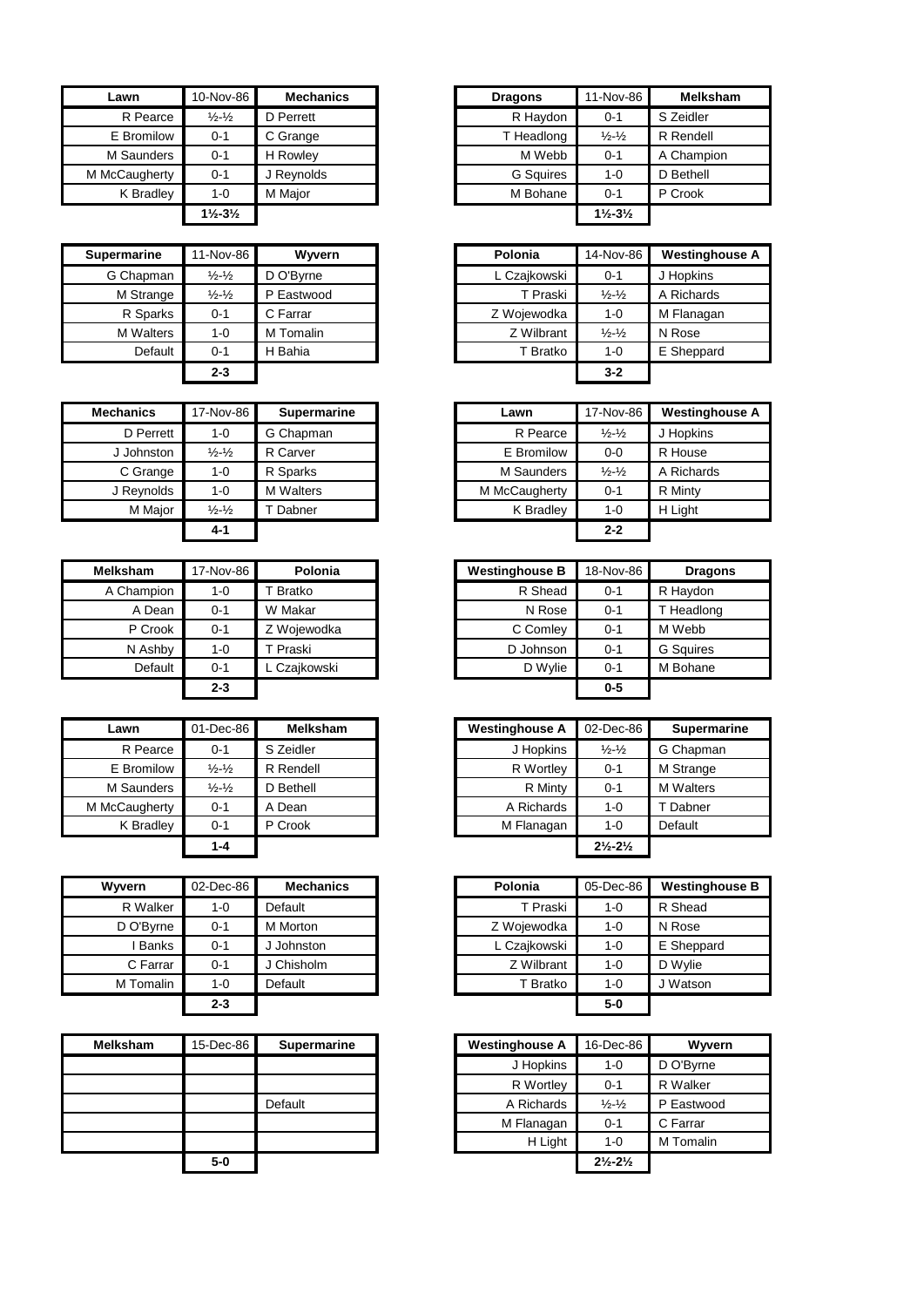| <b>Westinghouse B</b> | 16-Dec-86 | Lawn       | <b>Dragons</b>   | 16-Dec-86 | Polonia      |
|-----------------------|-----------|------------|------------------|-----------|--------------|
| R Shead               | $0 - 1$   | E Bromilow | T Headlong       | 1-0       | T Bratko     |
| N Rose                | $0 - 1$   | M Saunders | R Haydon         | $1 - 0$   | Z Wojewodka  |
| E Sheppard            | $0 - 1$   | K Bradley  | M Bohane         | $0 - 1$   | Z Wilbrant   |
| D Wylie               | $0 - 1$   | D Thompson | <b>G</b> Squires | $1 - 0$   | T Praski     |
| Default               | $0-0$     | Default    | M Webb           | $0 - 1$   | L Czajkowski |
|                       | $0 - 4$   |            |                  | $3-2$     |              |

| Lawn          | 05-Jan-87 | <b>Dragons</b>   | <b>Supermarine</b> | 06-Jan-87                   | Westingho  |
|---------------|-----------|------------------|--------------------|-----------------------------|------------|
| Default       | $0 - 1$   | R Havdon         | M Strange          | $1 - 0$                     | R Shead    |
| M Saunders    | $1 - 0$   | M Webb           | R Carver           | $\frac{1}{2} - \frac{1}{2}$ | N Rose     |
| M McCaugherty | $0 - 1$   | <b>G</b> Sauires | R Sparks           | $\frac{1}{2} - \frac{1}{2}$ | E Sheppard |
| K Bradley     | $0 - 1$   | M Bohane         | <b>M</b> Walters   | $1 - 0$                     | C Comley   |
| J Cobb        | $1 - 0$   | M Tomalin        | T Dabner           | $1 - 0$                     | D Wylie    |
|               | $2 - 3$   |                  |                    | $4 - 1$                     |            |

| Wyvern     | 06-Jan-87                     | <b>Melksham</b> | <b>Westinghouse A</b> | 06-Jan-87                     | Mecha           |
|------------|-------------------------------|-----------------|-----------------------|-------------------------------|-----------------|
| D O'Byrne  | $1 - 0$                       | R Rendell       | J Hopkins             | 1-0                           | D Perrett       |
| P Eastwood | $\frac{1}{2} - \frac{1}{2}$   | A Champion      | R House               | $\frac{1}{2} - \frac{1}{2}$   | J Johnston      |
| C Farrar   | $0 - 1$                       | D Bethell       | A Richards            | $1 - 0$                       | <b>M</b> Morton |
| M Lovell   | $1 - 0$                       | P Crook         | M Flanagan            | $0 - 1$                       | C Grange        |
| M Tomalin  | $0 - 1$                       | G Ashby         | H Light               | $1 - 0$                       | Default         |
|            | $2\frac{1}{2} - 2\frac{1}{2}$ |                 |                       | $3\frac{1}{2} - 1\frac{1}{2}$ |                 |

| Melksham   | 19-Jan-87 | <b>Mechanics</b> | <b>Westinghouse B</b> | 20-Jan-87 |
|------------|-----------|------------------|-----------------------|-----------|
| R Rendell  | 1-0       |                  | R Shead               | $0 - 1$   |
| A Champion | 1-0       |                  | N Rose                | 1-0       |
| D Bethell  | 1-0       | Default          | C Comley              | $0 - 1$   |
| A Dean     | 1-0       |                  | J Watson              | $0 - 1$   |
| G Ashby    | 1-0       |                  | Default               | $0 - 0$   |
|            | $5-0$     |                  |                       | $1 - 3$   |

| <b>Dragons</b> | 20-Jan-87 | <b>Supermarine</b> | Polonia      | 23-Jan-87                     | Lawn       |
|----------------|-----------|--------------------|--------------|-------------------------------|------------|
| T Headlong     | 1-0       | M Strange          | W Makar      | $\frac{1}{2} - \frac{1}{2}$   | E Bromilow |
| R Haydon       | 1-0       | R Carver           | T Praski     | $0 - 1$                       | M Saunders |
| M Bohane       | 1-0       | R Sparks           | Z Wojewodka  | $\frac{1}{2} - \frac{1}{2}$   | K Bradley  |
| M Webb         | 1-0       | <b>M</b> Walters   | L Czajkowski | $\frac{1}{2} - \frac{1}{2}$   | J Cobb     |
| G Squires      | 1-0       | Dabner             | Z Wilbrant   | $1 - 0$                       | J C Cobb   |
|                | 5-0       |                    |              | $2\frac{1}{2} - 2\frac{1}{2}$ |            |

| <b>Melksham</b> | 02-Feb-87                     | <b>Westinghouse A</b> | <b>Dragons</b>   | 03-Feb-87                   | Wyvern    |
|-----------------|-------------------------------|-----------------------|------------------|-----------------------------|-----------|
| R Rendell       | $\frac{1}{2} - \frac{1}{2}$   | J Hopkins             | T Headlong       | $\frac{1}{2} - \frac{1}{2}$ | R Walker  |
| A Champion      | $1 - 0$                       | A Richards            | R Haydon         | $1 - 0$                     | D O'Byrne |
| D Bethell       | $\frac{1}{2}$ - $\frac{1}{2}$ | M Flanagan            | <b>G</b> Squires | $\frac{1}{2} - \frac{1}{2}$ | I Banks   |
| A Dean          | $1 - 0$                       | H Light               | M Webb           | 1-0                         | C Farrar  |
| P Crook         | $1 - 0$                       | E Sheppard            | M Bohane         | $1 - 0$                     | H Bahia   |
|                 | 4-1                           |                       |                  | $4 - 1$                     |           |

| <b>Westinghouse B</b> | 03-Feb-87                     | <b>Mechanics</b> | Polonia      | 06-Feb-87                     | <b>Supermarine</b> |
|-----------------------|-------------------------------|------------------|--------------|-------------------------------|--------------------|
| R Shead               | $0 - 1$                       | D Perrett        | W Makar      | $0 - 1$                       | G Chapman          |
| D Johnson             | $0 - 1$                       | S Culkin         | T Praski     | $0 - 1$                       | M Strange          |
| N Rose                | $\frac{1}{2} - \frac{1}{2}$   | C Grange         | Z Wojewodka  | $\frac{1}{2} - \frac{1}{2}$   | R Carver           |
| E Sheppard            | 1-0                           | J Chisholm       | Z Wilbrant   | $1 - 0$                       | R Sparks           |
| D Wylie               | $0 - 1$                       | <b>H</b> Rowlev  | L Czaikowski | $1 - 0$                       | <b>M</b> Walters   |
|                       | $1\frac{1}{2} - 3\frac{1}{2}$ |                  |              | $2\frac{1}{2} - 2\frac{1}{2}$ |                    |

| 16-Dec-86 | ∟awn       | <b>Dragons</b>   | 16-Dec-86 | Polonia      |
|-----------|------------|------------------|-----------|--------------|
| $0 - 1$   | E Bromilow | T Headlong       | $1 - 0$   | T Bratko     |
| $0 - 1$   | M Saunders | R Haydon         | $1 - 0$   | Z Wojewodka  |
| $0 - 1$   | K Bradlev  | M Bohane         | $0 - 1$   | Z Wilbrant   |
| $0 - 1$   | D Thompson | <b>G</b> Squires | $1 - 0$   | T Praski     |
| $0-0$     | Default    | M Webb           | $0 - 1$   | L Czajkowski |
| $0 - 4$   |            |                  | $3 - 2$   |              |
|           |            |                  |           |              |

| Lawn               | 05-Jan-87 | <b>Dragons</b>   |
|--------------------|-----------|------------------|
| Default            | $0 - 1$   | R Haydon         |
| M Saunders         | $1 - 0$   | M Webb           |
| <b>IcCaugherty</b> | $0 - 1$   | <b>G</b> Sauires |
| K Bradley          | $0 - 1$   | M Bohane         |
| J Cobb             | $1 - 0$   | M Tomalin        |
|                    | $2 - 3$   |                  |

| Wvvern     | 06-Jan-87                     | <b>Melksham</b> |
|------------|-------------------------------|-----------------|
| D O'Byrne  | 1-0                           | R Rendell       |
| P Eastwood | $\frac{1}{2} - \frac{1}{2}$   | A Champion      |
| C Farrar   | $0 - 1$                       | D Bethell       |
| M Lovell   | $1 - 0$                       | P Crook         |
| M Tomalin  | $0 - 1$                       | G Ashby         |
|            | $2\frac{1}{2} - 2\frac{1}{2}$ |                 |

| <b>sham</b> | 19-Jan-87 | <b>Mechanics</b> | <b>Westinghouse B</b> | 20-Jan-87 | Wyvern    |
|-------------|-----------|------------------|-----------------------|-----------|-----------|
| R Rendell   | 1-0       |                  | R Shead               | $0 - 1$   | R Walker  |
| Champion    | 1-0       |                  | N Rose                | $1 - 0$   | C Farrar  |
| D Bethell   | $1 - 0$   | Default          | C Comley              | $0 - 1$   | M Tomalin |
| A Dean      | $1 - 0$   |                  | J Watson              | $0 - 1$   | P White   |
| G Ashby     | $1 - 0$   |                  | Default               | $0 - 0$   | Default   |
|             | $5-0$     |                  |                       | $1 - 3$   |           |

| ragons     | 20-Jan-87 | <b>Supermarine</b> | Polonia      | 23-Jan-87                     | Lawn       |
|------------|-----------|--------------------|--------------|-------------------------------|------------|
| T Headlong | $1 - 0$   | M Strange          | W Makar      | $\frac{1}{2} - \frac{1}{2}$   | E Bromilow |
| R Haydon   | $1 - 0$   | R Carver           | T Praski     | $0 - 1$                       | M Saunders |
| M Bohane   | $1 - 0$   | R Sparks           | Z Wojewodka  | $\frac{1}{2} - \frac{1}{2}$   | K Bradley  |
| M Webb     | $1 - 0$   | <b>M</b> Walters   | L Czajkowski | $\frac{1}{2} - \frac{1}{2}$   | J Cobb     |
| G Squires  | $1 - 0$   | Dabner             | Z Wilbrant   | 1-0                           | J C Cobb   |
|            | $5-0$     |                    |              | $2\frac{1}{2} - 2\frac{1}{2}$ |            |

| เsham     | 02-Feb-87                   | <b>Westinghouse A</b> | <b>Dragons</b>   | 03-Feb-87                   | Wyvern       |
|-----------|-----------------------------|-----------------------|------------------|-----------------------------|--------------|
| R Rendell | $\frac{1}{2} - \frac{1}{2}$ | J Hopkins             | T Headlong       | $\frac{1}{2} - \frac{1}{2}$ | R Walker     |
| Champion  | 1-0                         | A Richards            | R Haydon         | $1 - 0$                     | D O'Byrne    |
| D Bethell | $\frac{1}{2} - \frac{1}{2}$ | M Flanagan            | <b>G</b> Squires | $\frac{1}{2} - \frac{1}{2}$ | <b>Banks</b> |
| A Dean    | 1-0                         | H Light               | M Webb           | $1 - 0$                     | C Farrar     |
| P Crook   | 1-0                         | E Sheppard            | M Bohane         | $1 - 0$                     | H Bahia      |
|           | $4 - 1$                     |                       |                  | $4 - 1$                     |              |

| ghouse B  | 03-Feb-87                     | <b>Mechanics</b> | Polonia      | 06-Feb-87                     | <b>Supermarine</b> |
|-----------|-------------------------------|------------------|--------------|-------------------------------|--------------------|
| R Shead   | $0 - 1$                       | D Perrett        | W Makar      | $0 - 1$                       | G Chapman          |
| D Johnson | $0 - 1$                       | S Culkin         | T Praski     | $0 - 1$                       | M Strange          |
| N Rose    | $\frac{1}{2} - \frac{1}{2}$   | C Grange         | Z Wojewodka  | $\frac{1}{2} - \frac{1}{2}$   | R Carver           |
| Sheppard  | 1-0                           | J Chisholm       | Z Wilbrant   | $1 - 0$                       | R Sparks           |
| D Wylie   | $0 - 1$                       | <b>H</b> Rowlev  | L Czajkowski | $1 - 0$                       | <b>M</b> Walters   |
|           | $1\frac{1}{2} - 3\frac{1}{2}$ |                  |              | $2\frac{1}{2} - 2\frac{1}{2}$ |                    |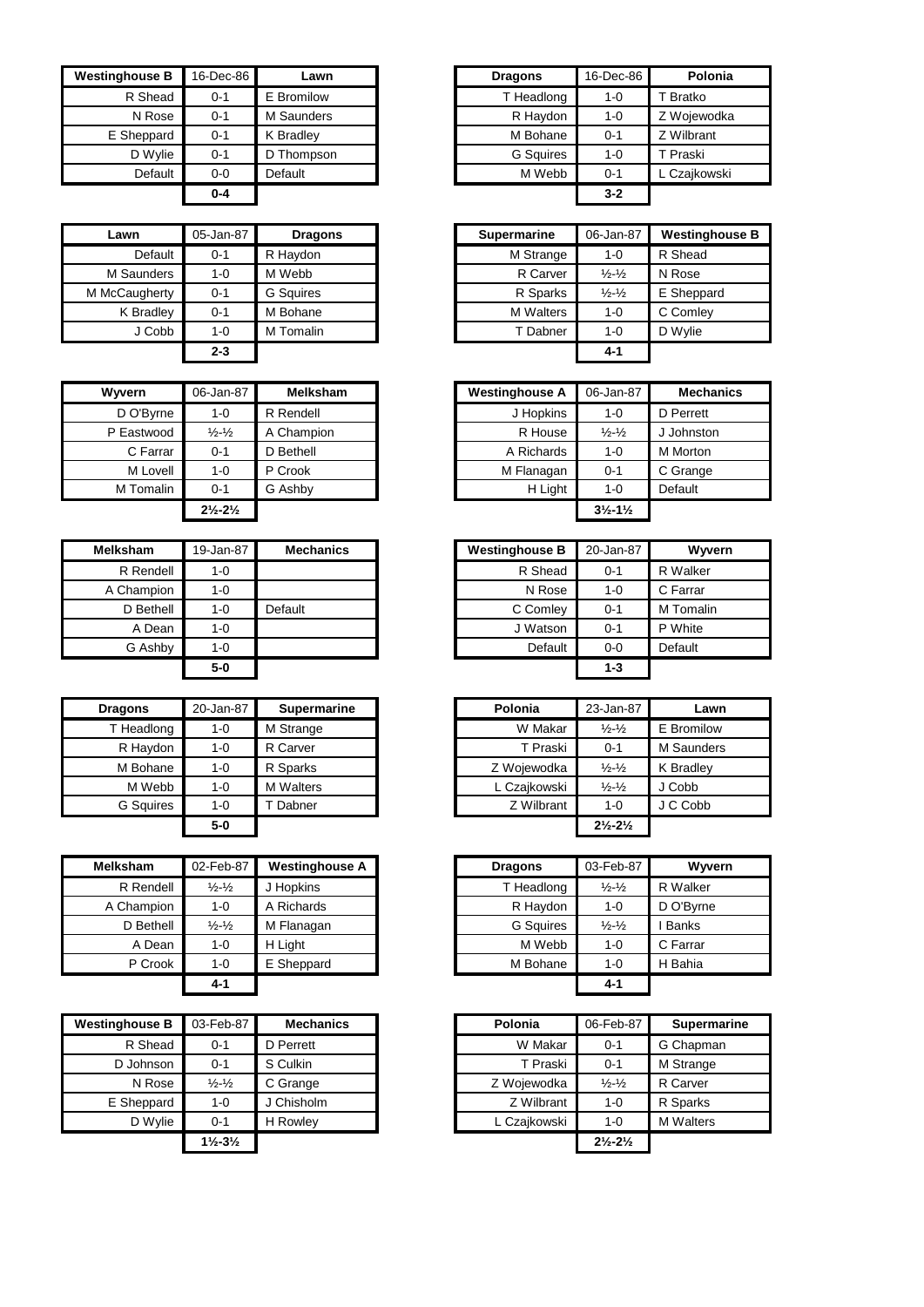| <b>Mechanics</b> | 16-Feb-87                     | <b>Dragons</b>   | <b>Westinghouse A</b> | 17-Feb-87                      |        |
|------------------|-------------------------------|------------------|-----------------------|--------------------------------|--------|
| Default          | $0 - 1$                       | T Headlong       | J Hopkins             | $1 - 0$                        | R Shea |
| S Culkin         | $0 - 1$                       | R Haydon         | A Richards            | $\frac{1}{2} - \frac{1}{2}$    |        |
| J Johnston       | $\frac{1}{2}$ - $\frac{1}{2}$ | D O'Byrne        | R House               | $1 - 0$                        |        |
| C Grange         | $0 - 1$                       | <b>G</b> Squires | M Flanagan            | $1 - 0$                        |        |
| H Rowley         | $0 - 1$                       | M Bohane         | H Light               | $1 - 0$                        |        |
|                  | $\frac{1}{2} - 4\frac{1}{2}$  |                  |                       | $4\frac{1}{2}$ - $\frac{1}{2}$ |        |

| Wyvern     | 17-Feb-87                     | Polonia      |
|------------|-------------------------------|--------------|
| D O'Byrne  | $1 - 0$                       | W Makar      |
| R Walker   | $\frac{1}{2}$ $\frac{1}{2}$   | Z Wilbrant   |
| P Eastwood | $1 - 0$                       | T Praski     |
| I Banks    | $\frac{1}{2}$ - $\frac{1}{2}$ | Z Wojewodka  |
| C Farrar   | $1 - 0$                       | L Czajkowski |
|            | 4-1                           |              |

| Lawn       | 23-Feb-87 | Wyvern     | <b>Dragons</b>   | 24-Feb-87                   | Westing   |
|------------|-----------|------------|------------------|-----------------------------|-----------|
| E Bromilow | $1 - 0$   | P Eastwood | R Haydon         | $\frac{1}{2} - \frac{1}{2}$ | J Hopkins |
| M Saunders | $0 - 1$   | D O'Byrne  | T Headlong       | $1 - 0$                     | R House   |
| K Bradley  | $1 - 0$   | M Lovell   | M Webb           | $\frac{1}{2} - \frac{1}{2}$ | A Richard |
| J Cobb     | $1 - 0$   | M Tomalin  | <b>G</b> Squires | $1 - 0$                     | M Flanaga |
| A Clarkson | $0 - 1$   | H Bahia    | M Bohane         | $1 - 0$                     | H Light   |
|            | $3 - 2$   |            |                  | $4 - 1$                     |           |

| <b>Westinghouse B</b> | 24-Feb-87 | <b>Melksham</b> | Polonia      | 27-Feb-87 | <b>Mechanics</b> |
|-----------------------|-----------|-----------------|--------------|-----------|------------------|
| R Shead               | $0 - 1$   | R Rendell       | T Bratko     | $0 - 1$   | D Perrett        |
| E Sheppard            | $0 - 1$   | A Champion      | Z Wilbrant   | $0 - 1$   | S Culkin         |
| N Rose                | $0 - 1$   | D Bethell       | Z Woiewodka  | $1 - 0$   | M Morton         |
| D Johnson             | 1-0       | P Crook         | T Praski     | $0 - 1$   | J Johnston       |
| D Wylie               | 1-0       | Mrs V Crook     | L Czajkowski | 1-0       | J Chisholm       |
|                       | $2 - 3$   |                 |              | $2 - 3$   |                  |

| <b>Melksham</b> | 09-Mar-87 | <b>Dragons</b> | <b>Mechanics</b> | 09-Mar-87 | Lawn    |
|-----------------|-----------|----------------|------------------|-----------|---------|
| R Rendell       | $0 - 1$   | Headlong       | D Perrett        | $1 - 0$   |         |
| A Champion      | $0 - 1$   | R Havdon       | S Culkin         | $1 - 0$   |         |
| D Bethell       | $0 - 1$   | M Webb         | M Morton         | $1 - 0$   | Default |
| A Dean          | $0 - 1$   | D O'Byrne      | J Johnston       | 1-0       |         |
| P H Crook       | $0 - 1$   | M Bohane       | C Grange         | $1 - 0$   |         |
|                 | $0-5$     |                |                  | $5-0$     |         |

| <b>Westinghouse A</b> | 10-Mar-87                     | Polonia      | Wyvern     | 10-Mar-87                     | <b>Supermarine</b> |
|-----------------------|-------------------------------|--------------|------------|-------------------------------|--------------------|
| J Hopkins             | $1 - 0$                       | T Bratko     | D O'Byrne  | $0 - 0$                       | G Chapman          |
| R Wortley             | $\frac{1}{2} - \frac{1}{2}$   | Z Wojewodka  | P Eastwood | $\frac{1}{2} - \frac{1}{2}$   | M Strange          |
| A Richards            | $0 - 1$                       | T Praski     | C Farrar   | $1 - 0$                       | R Sparks           |
| M Flanagan            | $1 - 0$                       | L Czajkowski | M Lovell   | $1 - 0$                       | Default            |
| H Light               | $0 - 1$                       | R Pawlaczek  | P White    | $0 - 1$                       | Dabner             |
|                       | $2\frac{1}{2} - 2\frac{1}{2}$ |              |            | $2\frac{1}{2} - 2\frac{1}{2}$ |                    |

| <b>Supermarine</b> | 24-Mar-87                   | <b>Mechanics</b> | <b>Westinghouse A</b> | 24-Mar-87 |
|--------------------|-----------------------------|------------------|-----------------------|-----------|
| G Chapman          | $\frac{1}{2} - \frac{1}{2}$ | D Perrett        | R Wortley             | $0 - 1$   |
| R Carver           | $0 - 1$                     | J Johnston       | R House               | $1 - 0$   |
| R Sparks           | $0 - 1$                     | C Grange         | A Richards            | $1 - 0$   |
| <b>M</b> Walters   | $\frac{1}{2} - \frac{1}{2}$ | H Rowley         | M Flanagan            | $1 - 0$   |
| T Dabner           | $0 - 1$                     | J Chisholm       | H Light               | $1 - 0$   |
|                    | $1 - 4$                     |                  |                       | $4 - 1$   |

| Mechanics  | 16-Feb-87                    | <b>Dragons</b>   |
|------------|------------------------------|------------------|
| Default    | $0 - 1$                      | Headlong         |
| S Culkin   | $0 - 1$                      | R Haydon         |
| J Johnston | $\frac{1}{2} - \frac{1}{2}$  | D O'Byrne        |
| C Grange   | $0 - 1$                      | <b>G</b> Squires |
| H Rowley   | $0 - 1$                      | M Bohane         |
|            | $\frac{1}{2} - 4\frac{1}{2}$ |                  |

| Wvvern     | 17-Feb-87                   | Polonia      |
|------------|-----------------------------|--------------|
| D O'Byrne  | 1-0                         | W Makar      |
| R Walker   | $\frac{1}{2} - \frac{1}{2}$ | Z Wilbrant   |
| P Eastwood | $1 - 0$                     | T Praski     |
| Banks      | $\frac{1}{2} - \frac{1}{2}$ | Z Wojewodka  |
| C Farrar   | $1 - 0$                     | L Czajkowski |
|            | $4 - 1$                     |              |

| Lawn       | 23-Feb-87 | Wyvern     | <b>Dragons</b>   | 24-Feb-87                   | <b>Westinghouse A</b> |
|------------|-----------|------------|------------------|-----------------------------|-----------------------|
| E Bromilow | $1 - 0$   | P Eastwood | R Haydon         | $\frac{1}{2} - \frac{1}{2}$ | J Hopkins             |
| M Saunders | $0 - 1$   | D O'Byrne  | T Headlong       | $1 - 0$                     | R House               |
| K Bradley  | $1 - 0$   | M Lovell   | M Webb           | $\frac{1}{2} - \frac{1}{2}$ | A Richards            |
| J Cobb     | $1 - 0$   | M Tomalin  | <b>G</b> Squires | $1 - 0$                     | M Flanagan            |
| A Clarkson | $0 - 1$   | H Bahia    | M Bohane         | 1-0                         | H Light               |
|            | $3 - 2$   |            |                  | $4 - 1$                     |                       |

| ghouse B  | 24-Feb-87 | <b>Melksham</b> | Polonia     |              | 27-Feb-87 | <b>Mechanics</b> |
|-----------|-----------|-----------------|-------------|--------------|-----------|------------------|
| R Shead   | $0 - 1$   | R Rendell       |             | T Bratko     | $0 - 1$   | D Perrett        |
| Sheppard  | $0 - 1$   | A Champion      |             | Z Wilbrant   | $0 - 1$   | S Culkin         |
| N Rose    | $0 - 1$   | D Bethell       | Z Woiewodka |              | $1 - 0$   | M Morton         |
| D Johnson | 1-0       | P Crook         |             | T Praski     | $0 - 1$   | J Johnston       |
| D Wylie   | 1-0       | Mrs V Crook     |             | L Czajkowski | $1 - 0$   | J Chisholm       |
|           | $2 - 3$   |                 |             |              | $2 - 3$   |                  |

| Mar-87  | <b>Dragons</b> | <b>Mechanics</b> | 09-Mar-87 | Lawn    |
|---------|----------------|------------------|-----------|---------|
| $0 - 1$ | T Headlong     | D Perrett        | $1 - 0$   |         |
| $0 - 1$ | R Haydon       | S Culkin         | $1 - 0$   |         |
| $0 - 1$ | M Webb         | M Morton         | $1 - 0$   | Default |
| $0 - 1$ | D O'Byrne      | J Johnston       | $1 - 0$   |         |
| $0 - 1$ | M Bohane       | C Grange         | $1 - 0$   |         |
| $0 - 5$ |                |                  | $5-0$     |         |

| ahouse A  | 10-Mar-87                     | Polonia      | Wyvern     | 10-Mar-87                     | <b>Supermarine</b> |
|-----------|-------------------------------|--------------|------------|-------------------------------|--------------------|
| J Hopkins | 1-0                           | T Bratko     | D O'Byrne  | $0 - 0$                       | G Chapman          |
| R Wortley | $\frac{1}{2} - \frac{1}{2}$   | Z Wojewodka  | P Eastwood | $\frac{1}{2} - \frac{1}{2}$   | M Strange          |
| Richards  | $0 - 1$                       | T Praski     | C Farrar   | $1 - 0$                       | R Sparks           |
| Flanagan  | 1-0                           | L Czajkowski | M Lovell   | $1 - 0$                       | Default            |
| H Light   | $0 - 1$                       | R Pawlaczek  | P White    | $0 - 1$                       | Dabner             |
|           | $2\frac{1}{2} - 2\frac{1}{2}$ |              |            | $2\frac{1}{2} - 2\frac{1}{2}$ |                    |
|           |                               |              |            |                               |                    |

| marine    | 24-Mar-87                     | <b>Mechanics</b> | <b>Westinghouse A</b> | 24-Mar-87 | Lawn              |
|-----------|-------------------------------|------------------|-----------------------|-----------|-------------------|
| Chapman   | $\frac{1}{2}$ - $\frac{1}{2}$ | D Perrett        | R Wortley             | $0 - 1$   | E Bromilow        |
| R Carver  | $0 - 1$                       | J Johnston       | R House               | $1 - 0$   | <b>M</b> Saunders |
| R Sparks  | $0 - 1$                       | C Grange         | A Richards            | $1 - 0$   | K Bradlev         |
| A Walters | $\frac{1}{2}$ - $\frac{1}{2}$ | H Rowley         | M Flanagan            | $1 - 0$   | Default           |
| T Dabner  | $0 - 1$                       | J Chisholm       | H Light               | $1 - 0$   | Default           |
|           | $1 - 4$                       |                  |                       | $4 - 1$   |                   |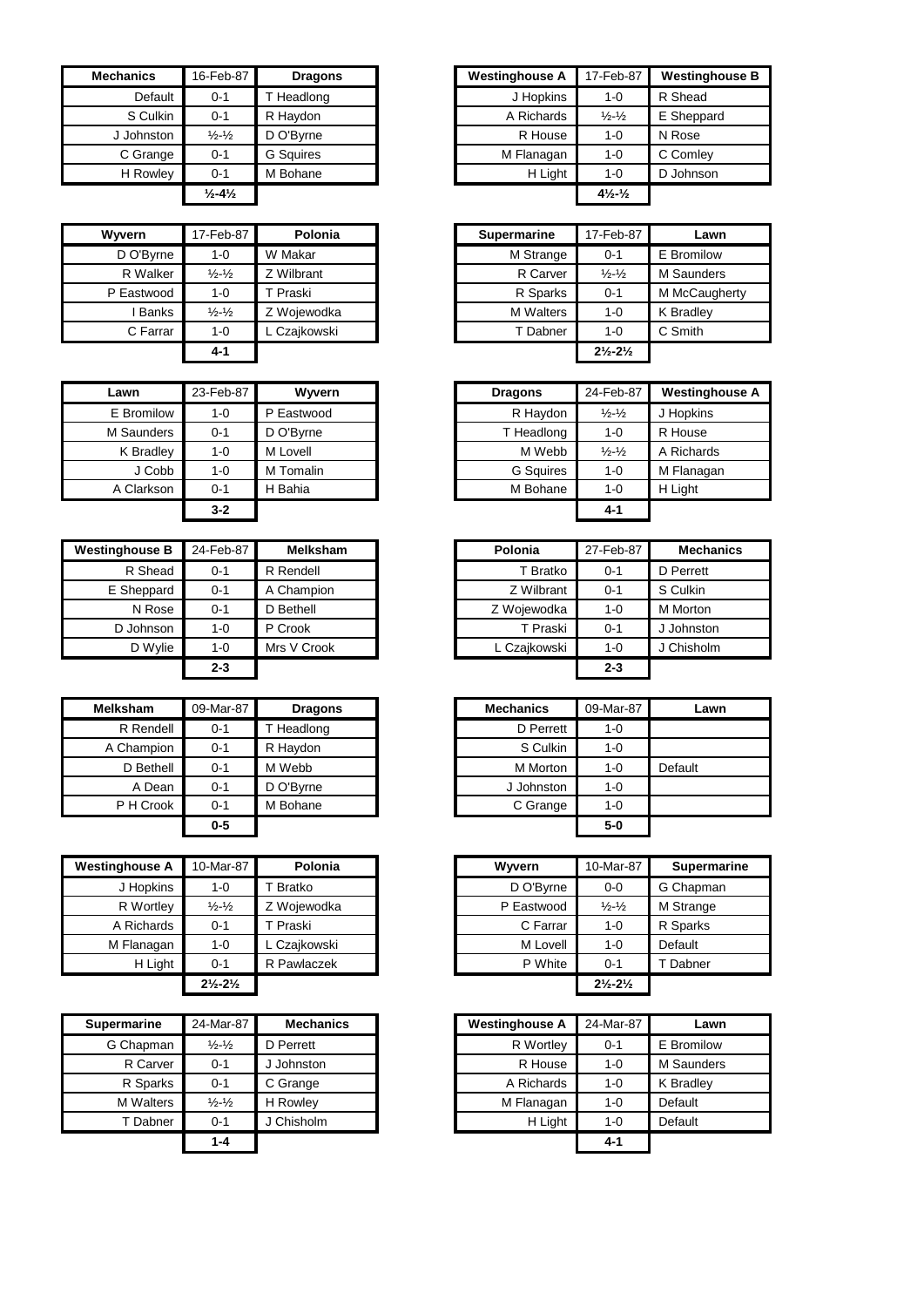| <b>Dragons</b>   | 24-Mar-87                      | <b>Westinghouse B</b> | Polonia      | 27-Mar-87                     | Melks     |
|------------------|--------------------------------|-----------------------|--------------|-------------------------------|-----------|
| P Eastwood       | $1 - 0$                        | Default               | T Bratko     | $\frac{1}{2} - \frac{1}{2}$   | R Rendell |
| M Webb           | $\frac{1}{2} - \frac{1}{2}$    | N Rose                | Z Wojewodka  | $0 - 1$                       | A Champi  |
| M Bohane         | $1 - 0$                        | E Sheppard            | T Praski     | $1 - 0$                       | A Dean    |
| <b>G</b> Squires | $1 - 0$                        | C Comley              | L Czaikowski | $0 - 1$                       | P Crook   |
| R Walker         | $1 - 0$                        | D Wylie               | R Pawlaczek  | $0 - 1$                       | N Ashby   |
|                  | $4\frac{1}{2}$ - $\frac{1}{2}$ |                       |              | $1\frac{1}{2} - 3\frac{1}{2}$ |           |

| <b>Melksham</b> | 06-Apr-87                   | Lawn          | <b>Mechanics</b> | 06-Apr-87                    |
|-----------------|-----------------------------|---------------|------------------|------------------------------|
| A Champion      | $\frac{1}{2} - \frac{1}{2}$ | E Bromilow    | D Perrett        | $0 - 1$                      |
| D Bethell       | $0 - 1$                     | M Saunders    | S Culkin         | $\frac{1}{2} - \frac{1}{2}$  |
| A Dean          | $\frac{1}{2} - \frac{1}{2}$ | M McCaugherty | M Morton         | $0 - 1$                      |
| P H Crook       | $1 - 0$                     | K Bradley     | C Grange         | $0 - 1$                      |
| N Ashby         | 1-0                         | Default       | H Rowley         | $0 - 1$                      |
|                 | $3 - 2$                     |               |                  | $\frac{1}{2} - 4\frac{1}{2}$ |

| <b>Westinghouse B</b> | 07-Apr-87                   | Polonia      | <b>Supermarine</b> | 07-Apr-87                   | Westing        |
|-----------------------|-----------------------------|--------------|--------------------|-----------------------------|----------------|
| N Rose                | $0 - 1$                     | T Bratko     | M Strange          | $\frac{1}{2} - \frac{1}{2}$ | J Hopkin       |
| E Sheppard            | $0 - 1$                     | Z Woiewodka  | G Chapman          | $\frac{1}{2} - \frac{1}{2}$ | R House        |
| R Shead               | $\frac{1}{2} - \frac{1}{2}$ | T Praski     | R Sparks           | $1 - 0$                     | M Flana        |
| D Johnson             | $\frac{1}{2} - \frac{1}{2}$ | L Czaikowski | <b>M</b> Walters   | $0 - 1$                     | <b>B</b> Minty |
| D Wylie               | $0 - 1$                     | R Pawlaczek  | R Carver           | $1 - 0$                     | Default        |
|                       | $1 - 4$                     |              |                    | $3 - 2$                     |                |

| Lawn          | 27-Apr-87                      | <b>Westinghouse B</b> | Wyvern    | 28-Apr-87 |
|---------------|--------------------------------|-----------------------|-----------|-----------|
| E Bromilow    | $1-0$                          | N Rose                | D O'Byrne | $1 - 0$   |
| M Saunders    | $1 - 0$                        | C Comley              | R Walker  | $1 - 0$   |
| M McCaugherty | $\frac{1}{2} - \frac{1}{2}$    | Watson                | M Lovell  | $1 - 0$   |
| K Bradley     | 1-0                            | D Wylie               | H Bahia   | $1 - 0$   |
| Default       | $0-0$                          | Default               | M Tomalin | $1 - 0$   |
|               | $3\frac{1}{2}$ - $\frac{1}{2}$ |                       |           | $5-0$     |

| <b>Supermarine</b> | 28-Apr-87                     | <b>Melksham</b> | Polonia      | 01-May-87 | <b>Dragons</b>   |
|--------------------|-------------------------------|-----------------|--------------|-----------|------------------|
| G Chapman          | $\frac{1}{2} - \frac{1}{2}$   | A Champion      | T Bratko     | $0 - 1$   | R Havdon         |
| M Strange          | $\frac{1}{2}$ - $\frac{1}{2}$ | D Bethell       | W Makar      | $0 - 1$   | T Headlong       |
| R Carver           | $\frac{1}{2}$ - $\frac{1}{2}$ | P Crook         | Z Wojewodka  | $0 - 1$   | M Webb           |
| R Sparks           | $0 - 1$                       | N Ashby         | T Praski     | $0 - 1$   | M Bohane         |
| <b>M</b> Walters   | 1-0                           | G Ashby         | L Czajkowski | $0 - 1$   | <b>G</b> Squires |
|                    | $2\frac{1}{2} - 2\frac{1}{2}$ |                 |              | $0 - 5$   |                  |

| <b>Melksham</b> | 04-May-87                    | Wyvern       | <b>Mechanics</b> | 04-May-87 | Westi   |
|-----------------|------------------------------|--------------|------------------|-----------|---------|
| R Rendell       | $0 - 1$                      | D O'Bvrne    | D Perrett        | 1-0       |         |
| A Champion      | $\frac{1}{2} - \frac{1}{2}$  | R Walker     | M Morton         | $1 - 0$   |         |
| D Bethell       | $0 - 1$                      | <b>Banks</b> | S Culkin         | 1-0       | Default |
| P Crook         | $0 - 1$                      | C Farrar     | J Johnston       | 1-0       |         |
| N Ashby         | $0 - 1$                      | M Lovell     | C Grange         | 1-0       |         |
|                 | $\frac{1}{2} - 4\frac{1}{2}$ |              |                  | $5-0$     |         |

| <b>Dragons</b>   | 05-May-87                     | Lawn          | <b>Westinghouse B</b> | 05-May-87                    |  |
|------------------|-------------------------------|---------------|-----------------------|------------------------------|--|
| T Headlong       | 1-0                           | Default       | N Rose                | $0 - 1$                      |  |
| <b>G</b> Squires | $1 - 0$                       | M Saunders    | E Sheppard            | $0 - 1$                      |  |
| M Bohane         | $1 - 0$                       | M McCaugherty | R Shead               | $\frac{1}{2} - \frac{1}{2}$  |  |
| M Webb           | $\frac{1}{2} - \frac{1}{2}$   | K Bradley     | D Johnson             | $0 - 1$                      |  |
| M Croasdale      | $0 - 1$                       | J Cobb        | D Wylie               | $0 - 1$                      |  |
|                  | $3\frac{1}{2} - 1\frac{1}{2}$ |               |                       | $\frac{1}{2} - 4\frac{1}{2}$ |  |

| <b>Dragons</b>   | 24-Mar-87                                   | <b>Westinghouse B</b> |
|------------------|---------------------------------------------|-----------------------|
| P Eastwood       | $1 - 0$                                     | Default               |
| M Webb           | $\frac{1}{2} - \frac{1}{2}$                 | N Rose                |
| M Bohane         | $1 - 0$                                     | E Sheppard            |
| <b>G</b> Squires | $1 - 0$                                     | C Comley              |
| R Walker         | $1 - 0$                                     | D Wylie               |
|                  | $4\frac{1}{2}$ <sup>-1</sup> / <sub>2</sub> |                       |

| sham      | 06-Apr-87                     | Lawn          | <b>Mechanics</b> | 06-Apr-87                    | Wyvern     |
|-----------|-------------------------------|---------------|------------------|------------------------------|------------|
| hampion:  | $\frac{1}{2}$ - $\frac{1}{2}$ | E Bromilow    | D Perrett        | $0 - 1$                      | D O'Byrne  |
| D Bethell | $0 - 1$                       | M Saunders    | S Culkin         | $\frac{1}{2} - \frac{1}{2}$  | R Walker   |
| A Dean    | $\frac{1}{2} - \frac{1}{2}$   | M McCaugherty | M Morton         | $0 - 1$                      | P Eastwood |
| H Crook   | $1 - 0$                       | K Bradley     | C Grange         | $0 - 1$                      | C Farrar   |
| N Ashby   | $1 - 0$                       | Default       | H Rowley         | $0 - 1$                      | M Lovell   |
|           | $3 - 2$                       |               |                  | $\frac{1}{2} - 4\frac{1}{2}$ |            |

| <b>Westinghouse B</b> | 07-Apr-87                   | Polonia      | <b>Supermarine</b> | 07-Apr-87                   | <b>Westinghouse A</b> |
|-----------------------|-----------------------------|--------------|--------------------|-----------------------------|-----------------------|
| N Rose                | $0 - 1$                     | Γ Bratko     | M Strange          | $\frac{1}{2} - \frac{1}{2}$ | J Hopkins             |
| E Sheppard            | $0 - 1$                     | Z Wojewodka  | G Chapman          | $\frac{1}{2} - \frac{1}{2}$ | R House               |
| R Shead               | $\frac{1}{2} - \frac{1}{2}$ | T Praski     | R Sparks           | $1 - 0$                     | M Flanagan            |
| D Johnson             | $\frac{1}{2} - \frac{1}{2}$ | L Czajkowski | <b>M</b> Walters   | $0 - 1$                     | <b>B</b> Minty        |
| D Wylie               | $0 - 1$                     | R Pawlaczek  | R Carver           | $1 - 0$                     | Default               |
|                       | $1 - 4$                     |              |                    | $3 - 2$                     |                       |

| Lawn               | 27-Apr-87                                   | <b>Westinghouse B</b> | Wyvern    | 28-Apr-87 | <b>Westinghouse A</b> |
|--------------------|---------------------------------------------|-----------------------|-----------|-----------|-----------------------|
| E Bromilow         | $1 - 0$                                     | N Rose                | D O'Byrne | $1 - 0$   | R House               |
| M Saunders         | $1 - 0$                                     | C Comley              | R Walker  | $1 - 0$   | M Flanagan            |
| <b>IcCaugherty</b> | $\frac{1}{2} - \frac{1}{2}$                 | J Watson              | M Lovell  | $1 - 0$   | E Sheppard            |
| K Bradley          | $1 - 0$                                     | D Wylie               | H Bahia   | $1 - 0$   | N Rose                |
| Default            | $0-0$                                       | Default               | M Tomalin | $1 - 0$   | H Light               |
|                    | $3\frac{1}{2}$ <sup>-1</sup> / <sub>2</sub> |                       |           | $5-0$     |                       |

| rmarine   | 28-Apr-87                     | <b>Melksham</b> | Polonia      | 01-May-87 | <b>Dragons</b>   |
|-----------|-------------------------------|-----------------|--------------|-----------|------------------|
| Chapman   | $\frac{1}{2}$ - $\frac{1}{2}$ | A Champion      | T Bratko     | $0 - 1$   | R Haydon         |
| M Strange | $\frac{1}{2} - \frac{1}{2}$   | D Bethell       | W Makar      | $0 - 1$   | T Headlong       |
| R Carver  | $\frac{1}{2}$ - $\frac{1}{2}$ | P Crook         | Z Wojewodka  | $0 - 1$   | M Webb           |
| R Sparks  | $0 - 1$                       | N Ashby         | T Praski     | $0 - 1$   | M Bohane         |
| M Walters | $1 - 0$                       | G Ashby         | L Czajkowski | $0 - 1$   | <b>G</b> Squires |
|           | $2\frac{1}{2} - 2\frac{1}{2}$ |                 |              | $0 - 5$   |                  |

| <b>Melksham</b> | 04-May-87                     | Wyvern       | <b>Mechanics</b> | 04-May-87 | <b>Westinghouse A</b> |
|-----------------|-------------------------------|--------------|------------------|-----------|-----------------------|
| R Rendell       | $0 - 1$                       | D O'Byrne    | D Perrett        | $1 - 0$   |                       |
| A Champion      | $\frac{1}{2}$ - $\frac{1}{2}$ | R Walker     | M Morton         | $1 - 0$   |                       |
| D Bethell       | $0 - 1$                       | <b>Banks</b> | S Culkin         | $1 - 0$   | Default               |
| P Crook         | $0 - 1$                       | C Farrar     | J Johnston       | $1 - 0$   |                       |
| N Ashby         | $0 - 1$                       | M Lovell     | C Grange         | 1-0       |                       |
|                 | $\frac{1}{2} - 4\frac{1}{2}$  |              |                  | $5-0$     |                       |

| <b>Dragons</b>   | 05-May-87                     | Lawn          | <b>Westinghouse B</b> | 05-May-87                    | <b>Supermarine</b> |
|------------------|-------------------------------|---------------|-----------------------|------------------------------|--------------------|
| T Headlong       | $1 - 0$                       | Default       | N Rose                | $0 - 1$                      | G Chapman          |
| <b>G</b> Sauires | 1-0                           | M Saunders    | E Sheppard            | $0 - 1$                      | M Strange          |
| M Bohane         | $1 - 0$                       | M McCaugherty | R Shead               | $\frac{1}{2} - \frac{1}{2}$  | R Carver           |
| M Webb           | $\frac{1}{2} - \frac{1}{2}$   | K Bradley     | D Johnson             | $0 - 1$                      | R Sparks           |
| M Croasdale      | $0 - 1$                       | J Cobb        | D Wylie               | $0 - 1$                      | <b>M</b> Walters   |
|                  | $3\frac{1}{2} - 1\frac{1}{2}$ |               |                       | $\frac{1}{2} - 4\frac{1}{2}$ |                    |